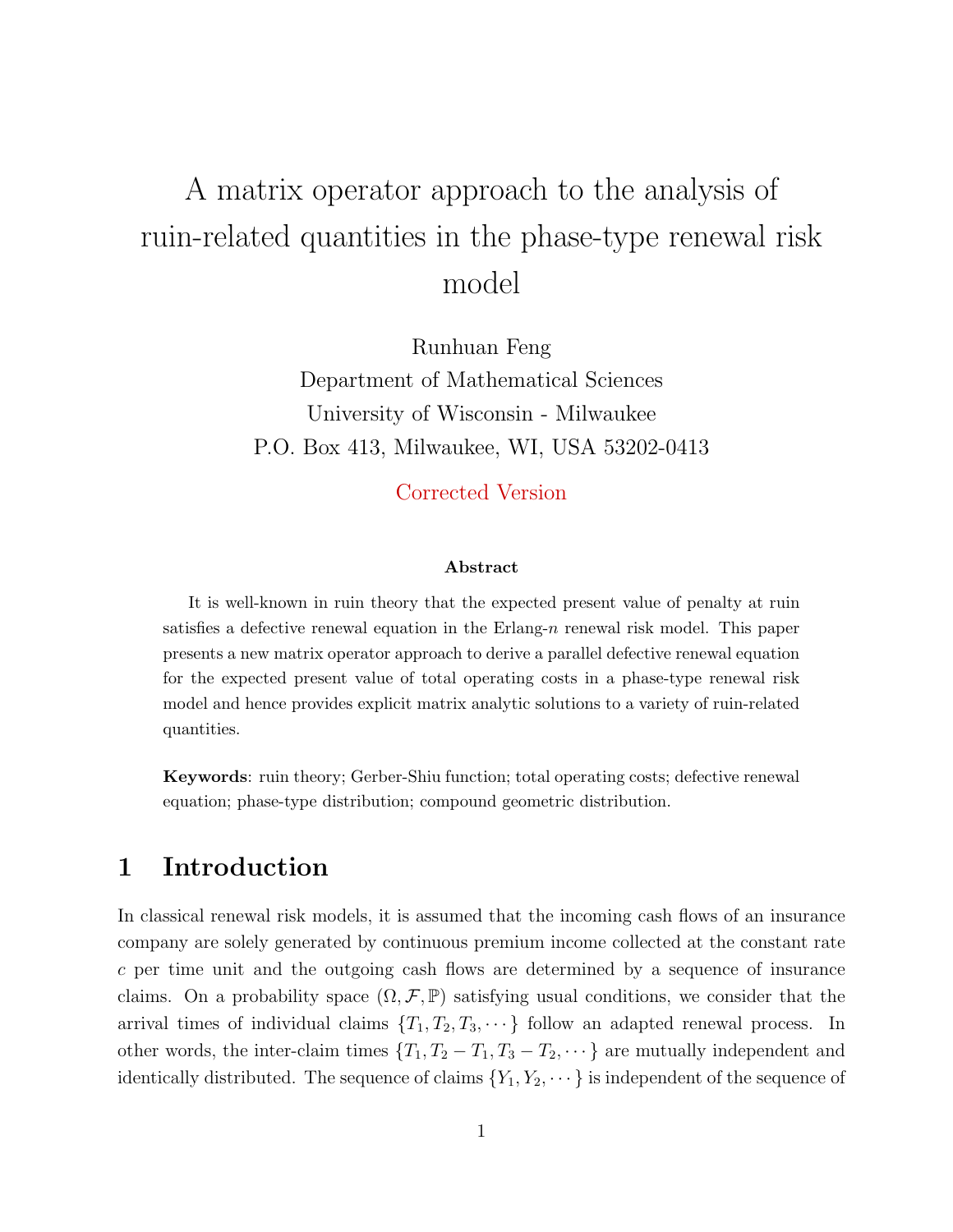arrival times and all claims are mutually independent with a common density function  $q(y)$ with Laplace transform  $\tilde{q}(s) = \int_0^\infty e^{-sy} q(y) dy$ . Hence, on  $(\Omega, \mathcal{F})$  together with a family of probability measures  $\{\mathbb{P}^x, x \in \mathbb{R}\}$ , we consider the insurer's surplus process  $X = \{X_t, t \geq 0\}$ as the balance of the two opposing cash flows , i.e.

$$
X_t = x + ct - \sum_{i=1}^{N(t)} Y_i
$$
,  $t \ge 0$ ,

where the number of claims up to time t is given by  $N(t) = \max\{n : T_n < t\}.$ 

Furthermore, if we impose the condition that the inter-claim times follow the generalized Erlang- $n$  distribution with the Laplace transform

$$
\tilde{k}(s) = \prod_{i=1}^{n} \frac{\lambda_i}{\lambda_i + s},\tag{1.1}
$$

many interesting results were known in the literature about this Erlang- $n$  renewal risk model.

As a crucial objective of ruin theory is to quantify and measure the risk of insolvency associated with the insurance business, we are particularly interested in quantities pertaining to the event of ruin. One of such quantities was introduced by Gerber and Shiu (1998) in the context of classical compound Poisson risk model. It is the expected present value of penalty at ruin, often referred to as the Gerber-Shiu function, defined by

$$
m(x) = \mathbb{E}^x[e^{-\delta \tau_0} w(X_{\tau_0-}, |X_{\tau_0}|)I(\tau_0 < \infty)], \qquad x \ge 0,
$$

where the time of ruin  $\tau_0$  is determined by  $\tau_0 = \inf\{t : X_t < 0\}$ , the constant  $\delta \geq 0$  is the force of interest for discounting purpose and the penalty function  $w$  is a functional of both the surplus immediately prior to ruin  $X_{\tau_0-}$  and the deficit at ruin  $|X_{\tau_0}|$ . The function I is an indicator such that  $I(A) = 1$  if A is true and  $I(A) = 0$  otherwise.

An operator known as the Dickson-Hipp operator played an important role in the Erlangn renewal risk model. For any  $s > 0$  and function f for which such an integral exists, the Dickson-Hipp operator is defined by

$$
\mathcal{T}_s f(x) = e^{sx} \int_x^{\infty} e^{-sy} f(y) \, dy.
$$

It was shown in Li and Garrido (2004), Gerber and Shiu (2005) that the Gerber-Shiu function satisfies the defective renewal equation, known as Li's renewal equation in the literature,

$$
m(x) = \frac{\lambda_1 \cdots \lambda_n}{c^n} \int_0^x m(x - y) \prod_{i=1}^n \mathcal{T}_{\rho_i} q(y) dy + \frac{\lambda_1 \cdots \lambda_n}{c^n} \prod_{i=1}^n \mathcal{T}_{\rho_i} \alpha(x), \tag{1.2}
$$

where

$$
\alpha(x) = \int_0^\infty w(x, y - x) q(y) \, \mathrm{d}y
$$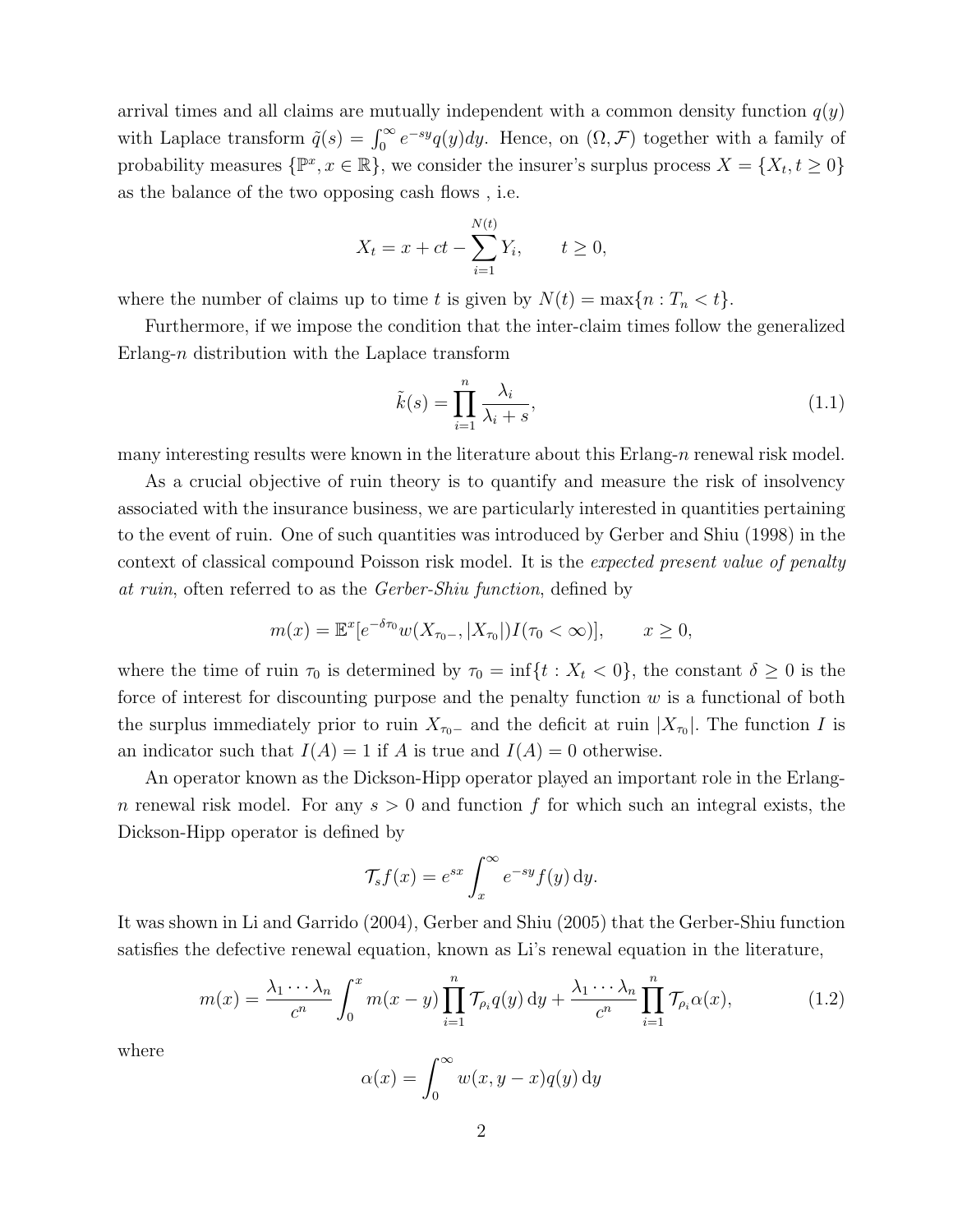and the constants  $\rho_1, \dots, \rho_n$  are the *n* roots with non-negative real parts of the equation

$$
\tilde{k}(\delta - cs)\tilde{q}(s) = 1.
$$

A recent paper by Cai et al. (2009) studied another quantity with analogy to the expected present value of penalty at ruin. Cai et al. argued that it is sensible for an insurer to be able to quantify and control business costs in long term. The suggested measure of business costs was the expected present value of total operating costs up to default, defined by

$$
H(x) = \mathbb{E}^x \left[ \int_0^{\tau_d} e^{-\delta t} l(X_t) dt \right], \qquad x \ge 0,
$$

where the time of default  $\tau_d$  is determined by  $\tau_d = \inf\{t : X_t < d\}$  and the cost function l is a functional of the surplus level  $X_t$ . It was shown in the classical compound Poisson model that the function  $H$  encompasses the entire family of Gerber-Shiu function and furthermore includes a variety of other ruin-related quantities such as dividends paid up to ruin, etc.

Having seen such a generalization in the classical compound Poisson model, one may wonder whether a similar defective renewal equation to (1.2) also exists for the function H in the Erlang-n renewal risk model. This paper indeed provides an affirmative answer. However, due to its mathematical tractability, this problem is best pursued in a more general renewal risk model in which inter-claim times are phase-type distributed.

The phase-type renewal risk model is a topic of active research in the current literature, which includes, among others, Asmussen (2000), Jacobsen (2003), Schmidli (2005), Ren (2007), Li (2008). Albrecher and Boxma (2005) proposed a more general renewal risk model from which many solutions in this paper can be retrieved as well. For a more detailed account of phase-type renewal models, readers are referred to Asmussen (2000).

The phase-type renewal risk model assumes that the inter-claim time is determined by the time till absorption of a homogenous continuous-time Markov chain with an absorbing state. Throughout the paper, we shall use  $0, 1, I$  for a column vector of all 0's, 1's and an identity matrix, all of required dimension, respectively. Suppose the Markov chain denoted by  $J = \{J_t, t \geq 0\}$  has the transient state space  $E = \{1, 2, \dots, m\}$  with a non-singular subintensity matrix  $\Lambda$ . Hence, in contrast with (1.1), the Laplace transform of the inter-claim time distribution in the phase-type renewal risk model is given by

$$
\tilde{k}(s) = -\mathbf{a}^\top (\mathbf{\Lambda} - s\mathbf{I})^{-1} \boldsymbol{\eta},
$$

where  $\eta = -\Lambda 1$  is the exit rate vector and a is the entrance law vector which specifies the probability mass distribution of the state in which J starts off at time 0.

Note that the sojourn time in each transient state of  $J$  is exponentially distributed. Hence introducing an auxiliary state variable will enable us to work in the desirable Markovian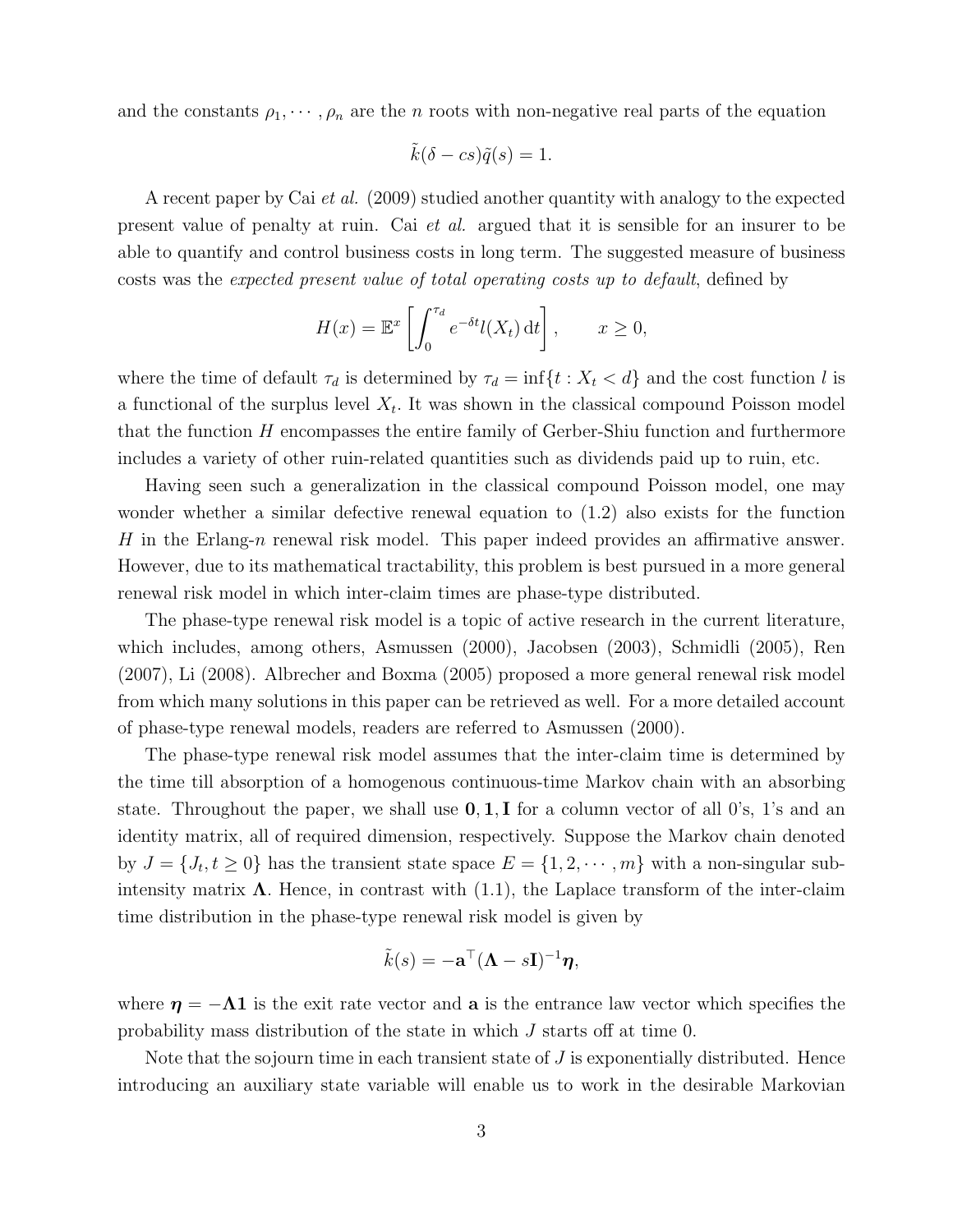structure. For this precise reason, Feng (2009) introduced the expected present value of total operating costs with the state variable, defined by

$$
H(x,i) = \mathbb{E}^{(x,i)} \left[ \int_0^{\tau_d} e^{-\delta t} l(X_t, J_t) dt \right],
$$
\n(1.3)

where  $l(x, i)$  represents the operating costs incurred when the surplus X is at the level x and the Markov chain J is in the state i. We often denote  $\mathbf{H}(x) = (H(x, 1), \cdots, H(x, n))^\top$  and  $\mathbf{l}(x) = (l(x,1), \cdots, l(x,n))^\top$ . Hence, if J starts at random according to the entrance law **a**, then the expected present value of total operating costs in the usual sense is given by

$$
H(x) = \mathbb{E}^x \left[ \int_0^{\tau_d} e^{-\delta t} l(X_t, J_t) dt \right] = \mathbf{a}^\top \mathbf{H}(x).
$$
 (1.4)

All specific examples of the function  $H$  and I considered in this paper are bounded.

In Section 2, we shall introduce a matrix version of Dickson-Hipp operator  $\mathcal T$ . The main result is presented in Section 3 that the function  $H$  defined in  $(1.4)$  satisfies the defective renewal equation in the phase-type renewal risk model

$$
H(x) = \frac{1}{c} \int_0^x H(x - y) \mathbf{a}^\top \mathcal{T}_{\mathbf{R}} q(y) \boldsymbol{\eta} \, \mathrm{d}y + \frac{1}{c} \mathbf{a}^\top \mathcal{T}_{\mathbf{R}} \mathbf{l}(x), \tag{1.5}
$$

with the matrix  $\bf{R}$  to be discussed in Section 4. Section 5 is devoted to the derivation of matrix analytic solutions to many ruin-related quantities through the defective renewal equation (1.5).

While the main result in Feng  $(2009)$  shows that the function H defined in  $(1.3)$  satisfies a unified integro-differential equation in a general piecewise-deterministic Markov risk model, this paper works out solutions to the function  $H$  from the perspective of defective renewal equations in the smaller class of phase-type renewal model. Despite their similarities, Feng (2009) provides solutions through solving systems of differential equations but the solutions in this paper are direct results of the defective renewal equation. As a result of the two distinctive approaches, most solutions in Feng (2009) rely solely on roots of negative real parts of a matrix Lundberg equation whereas all matrix analytic solutions in this paper depends only on its roots of non-negative real parts.

## 2 Matrix Dickson-Hipp operator

The Dickson-Hipp operator was introduced by Dickson and Hipp (2001) in the context of Erlang-2 renewal risk model and later extensively exploited in more general renewal risk models by Li and Garrido (2004a, 2004b), Gerber and Shiu (2005), etc. Albrecher et al.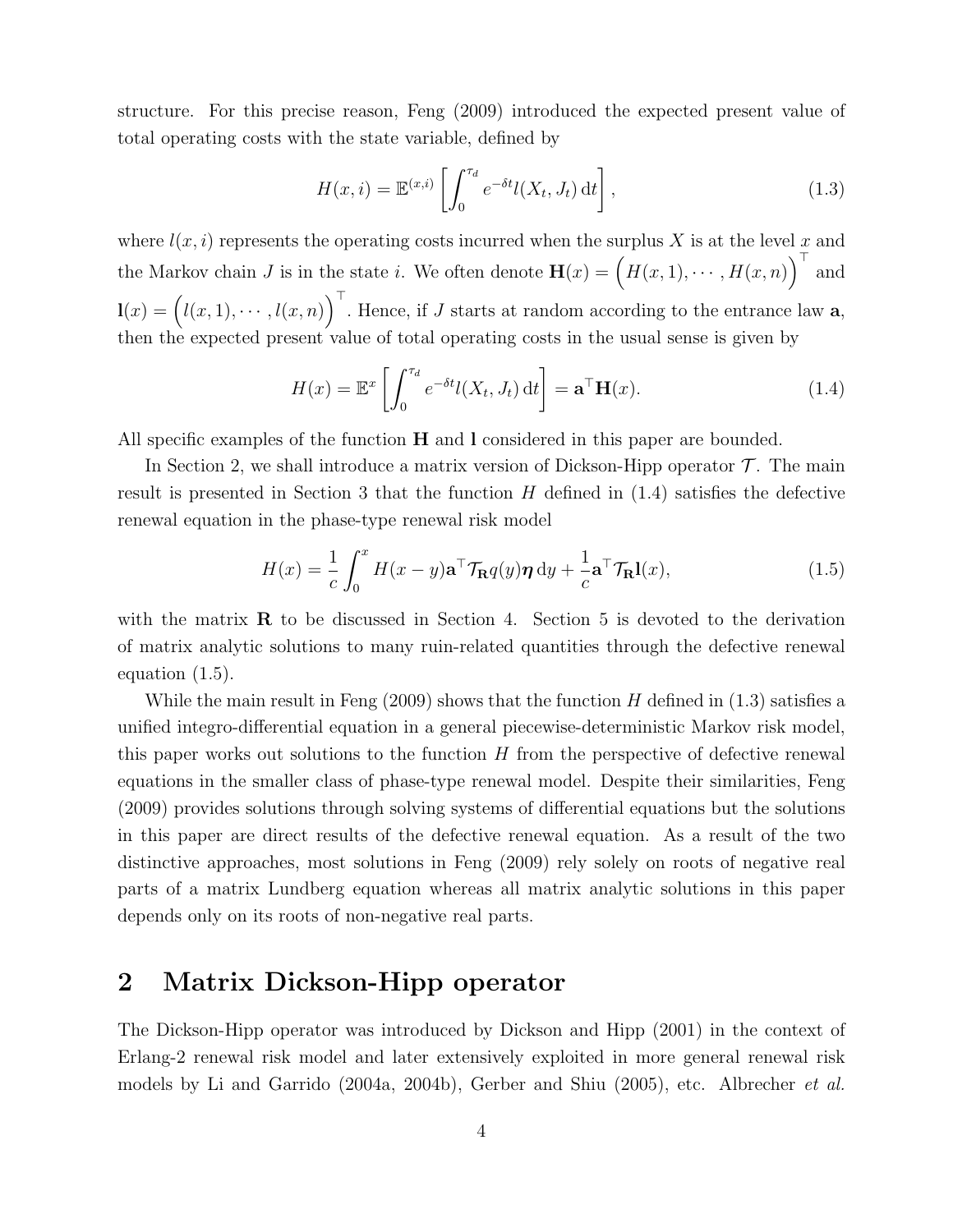(2009) further developed a new operator algebraic approach involving both the Dickson-Hipp operator and other Green operators in a general Sparre Andersen model.

As it shall become clear soon, we need a matrix version of the Dickson-Hipp operator which facilitates an efficient derivation of a general defective renewal equation.

**Definition 2.1.** For any function  $f$ , the matrix Dickson-Hipp operator is defined by

$$
\mathcal{T}_{\mathbf{S}}f(x) = e^{\mathbf{S}x} \int_x^{\infty} e^{-\mathbf{S}u} f(u) \, \mathrm{d}u,
$$

with the matrix **S** for which the integral exists.

A sufficient condition for the existence of the matrix Dickson-Hipp operator is that  $f$  is bounded and all eigenvalues of S have non-negative real parts.

**Lemma 2.1.** For all matrices  $S_1$  and  $S_2$ , we have

$$
\mathcal{T}_{\mathbf{S}_1}(\mathbf{S}_2-\mathbf{S}_1)\mathcal{T}_{\mathbf{S}_2}\mathbf{f}=\mathcal{T}_{\mathbf{S}_1}\mathbf{f}-\mathcal{T}_{\mathbf{S}_2}\mathbf{f}.
$$

**Proof:** Substituting  $w = u + v$ , we have

$$
\mathcal{T}_{\mathbf{S}_1}(\mathbf{S}_2 - \mathbf{S}_1) \mathcal{T}_{\mathbf{S}_2} \mathbf{f}(x) = \int_0^\infty \int_0^\infty e^{-u \mathbf{S}_1} (\mathbf{S}_2 - \mathbf{S}_1) e^{-v \mathbf{S}_2} \mathbf{f}(x + u + v) du dv
$$
  
= 
$$
\int_0^\infty \left( \int_0^w e^{-u \mathbf{S}_1} (\mathbf{S}_2 - \mathbf{S}_1) e^{u \mathbf{S}_2} du \right) e^{-w \mathbf{S}_2} \mathbf{f}(x + w) dw.
$$

Note that

$$
\frac{\mathrm{d}}{\mathrm{d}u}e^{-u\mathbf{S}_1}e^{u\mathbf{S}_2}=e^{-u\mathbf{S}_1}(\mathbf{S}_2-\mathbf{S}_1)e^{u\mathbf{S}_2},
$$

which implies

$$
\int_0^w e^{-u\mathbf{S}_1} (\mathbf{S}_2 - \mathbf{S}_1) e^{u\mathbf{S}_2} du = e^{-w\mathbf{S}_1} e^{w\mathbf{S}_2} - \mathbf{I}.
$$

Therefore, we get

$$
\mathcal{T}_{\mathbf{S}_1}(\mathbf{S}_2 - \mathbf{S}_1) \mathcal{T}_{\mathbf{S}_2} \mathbf{f}(x) = \int_0^\infty e^{-w \mathbf{S}_1} \mathbf{f}(x+w) \, dw - \int_0^\infty e^{-w \mathbf{S}_2} \mathbf{f}(x+w) \, dw
$$

completing the proof.  $\Box$ 

For reasons to be seen later, we need to be cautious about two representations of the convolution operator for which we use distinct notations  $*$  and  $*$ . For integrable functions f, q and Q defined on  $[0, \infty)$ , we have

$$
f * Q(x) = \int_0^x f(x - y) dQ(y), \qquad x \ge 0,
$$
  

$$
f * q(x) = \int_0^x f(x - y) q(y) dy, \qquad x \ge 0.
$$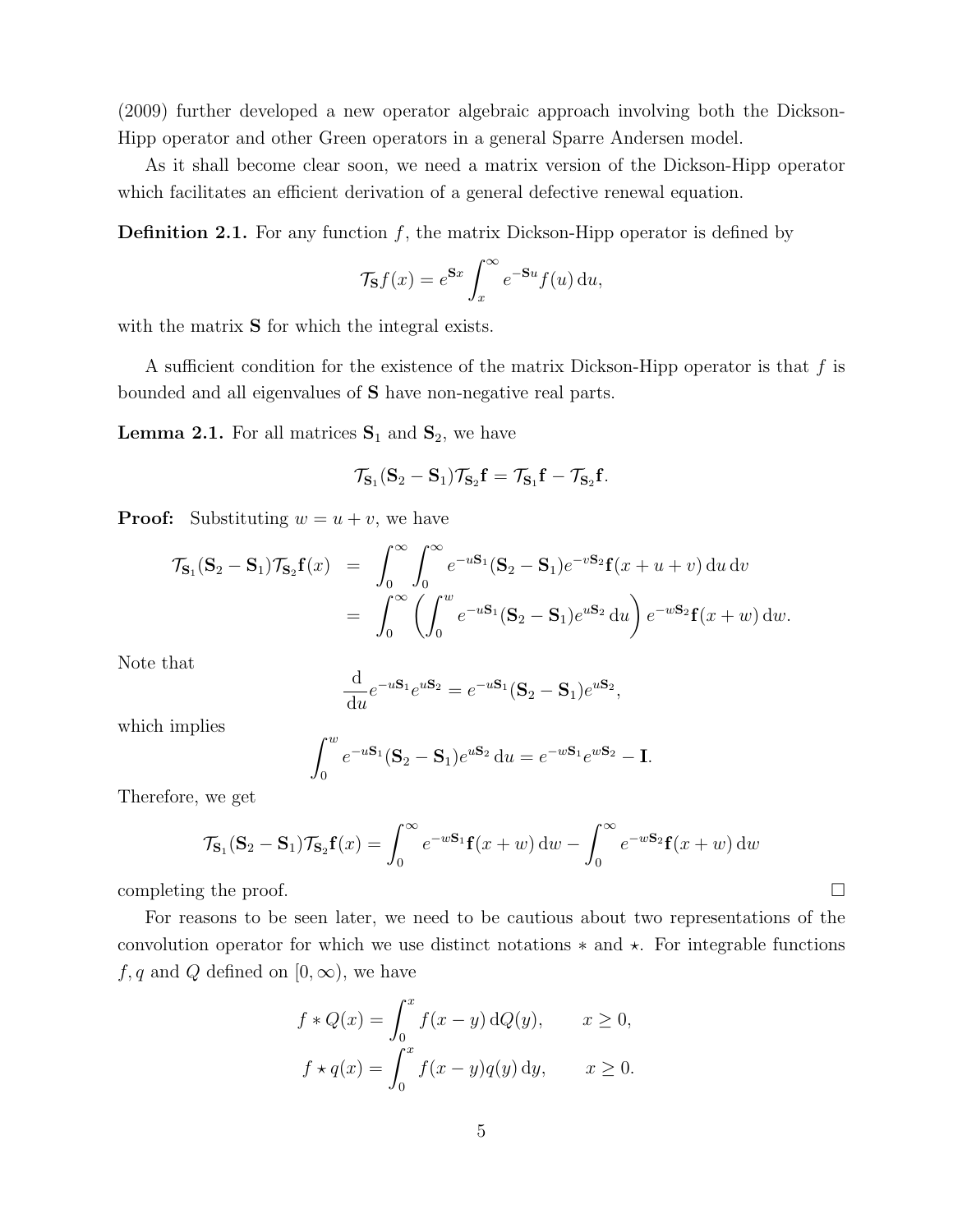**Lemma 2.2.** Suppose q is a scalar function and let  $\tilde{q}(\mathbf{S}) = \int_0^\infty e^{-\mathbf{S}y} q(y) dy$ , then

$$
\mathcal{T}_{\mathbf{S}}\{f \star q\}(x) = \tilde{q}(\mathbf{S})\mathcal{T}_{\mathbf{S}}f(x) + \mathcal{T}_{\mathbf{S}}q \star f(x).
$$

**Proof:** For any scalar  $z > 0$  for which  $zI - S$  is invertible, we must have

$$
\mathcal{T}_{z}\{\mathcal{T}_{S}\{f \star q\}\}(0) = (z\mathbf{I} - \mathbf{S})^{-1}[\mathcal{T}_{S}\{f \star q\}(0) - \mathcal{T}_{z}\{f \star q\}(0)]
$$
  
\n
$$
= (z\mathbf{I} - \mathbf{S})^{-1}[\tilde{q}(\mathbf{S})\tilde{f}(\mathbf{S}) - \tilde{q}(z)\tilde{f}(z)]
$$
  
\n
$$
= (z\mathbf{I} - \mathbf{S})^{-1}[\tilde{q}(\mathbf{S})\tilde{f}(\mathbf{S}) - \tilde{q}(\mathbf{S})\tilde{f}(z) + \tilde{q}(\mathbf{S})\tilde{f}(z) - \tilde{q}(z)\tilde{f}(z)]
$$
  
\n
$$
= \tilde{q}(\mathbf{S})\mathcal{T}_{z}\mathcal{T}_{S}f(0) + \mathcal{T}_{z}\mathcal{T}_{S}q(0)\tilde{f}(z).
$$

Taking inverse Laplace transform on both sides, we obtain the desired equality.

**Lemma 2.3.** Let  $\tilde{q}(s) = \int_0^\infty e^{-sy} dQ(y)$  and  $\overline{B}(x) = \mathcal{T}_{\mathbf{S}} \overline{Q}(x)$ , then

$$
\mathcal{T}_{\mathbf{S}}\{f \ast Q\}(x) = \tilde{q}(\mathbf{S})\mathcal{T}_{\mathbf{S}}f(x) + f \ast B(x).
$$

**Proof:** Recall that  $f \star q = f * Q$  if  $\overline{Q}(x) = \mathcal{T}_0 q(x)$ . The desired equality is obtained from Lemma 2.2 with the fact that  $\overline{B}(x) = \mathcal{T}_0 \mathcal{T}_S q(x) = \mathcal{T}_S \mathcal{T}_0 q(x) = \mathcal{T}_S \overline{Q}(x)$ .

## 3 Defective renewal equation

Theorem 3.1. In the phase-type renewal risk model, the vector function H defined in (1.3) satisfies a matrix defective renewal equation

$$
\mathbf{H}(x) = \frac{1}{c} \int_0^x \left[ \mathcal{T}_{\mathbf{R}} q(y) \boldsymbol{\eta} \mathbf{a}^\top \right] \mathbf{H}(x - y) \, \mathrm{d}y + \frac{1}{c} \mathcal{T}_{\mathbf{R}} \mathbf{l}(x), \tag{3.1}
$$

where the  $m \times m$  symmetric matrix **R** is uniquely determined by

$$
\left[\int_0^\infty e^{-\mathbf{R}y} dQ(y)\right] \boldsymbol{\eta} \mathbf{a}^\top = \delta \mathbf{I} - \boldsymbol{\Lambda} - c\mathbf{R}.\tag{3.2}
$$

**Proof:** Let  $P_{ij}(t) = \mathbb{P}[J_t = j | J_0 = i]$  be the probability that J starts off in state i and happens to be in state j at time t. It is easy to show that  $P(t) = (P_{ij}(t)) = \exp(\Lambda t)$ . To fix the initial state of J in state i, we let  $\mathbf{a}^{\top} = (0, 1, 0)$  be the unit vector with only i-th element being 1 and hence the probability density functions of the time till absorption of J with  $J_0 = i$  is given by  $k_i(t) = \sum_{j \in E} \mathbf{P}_{ij}(t) \boldsymbol{\eta}_j$  for all  $t \geq 0$ . For brevity, we put the density of inter-claim time for all possible initial states in a matrix form  $\mathbf{k}(t) = \mathbf{P}(t)\boldsymbol{\eta}$ .

We use the law of total probability to consider two scenarios. (1) If there is a claim, we condition on the time  $t$  and size  $y$  of the first claim to find the present value of operating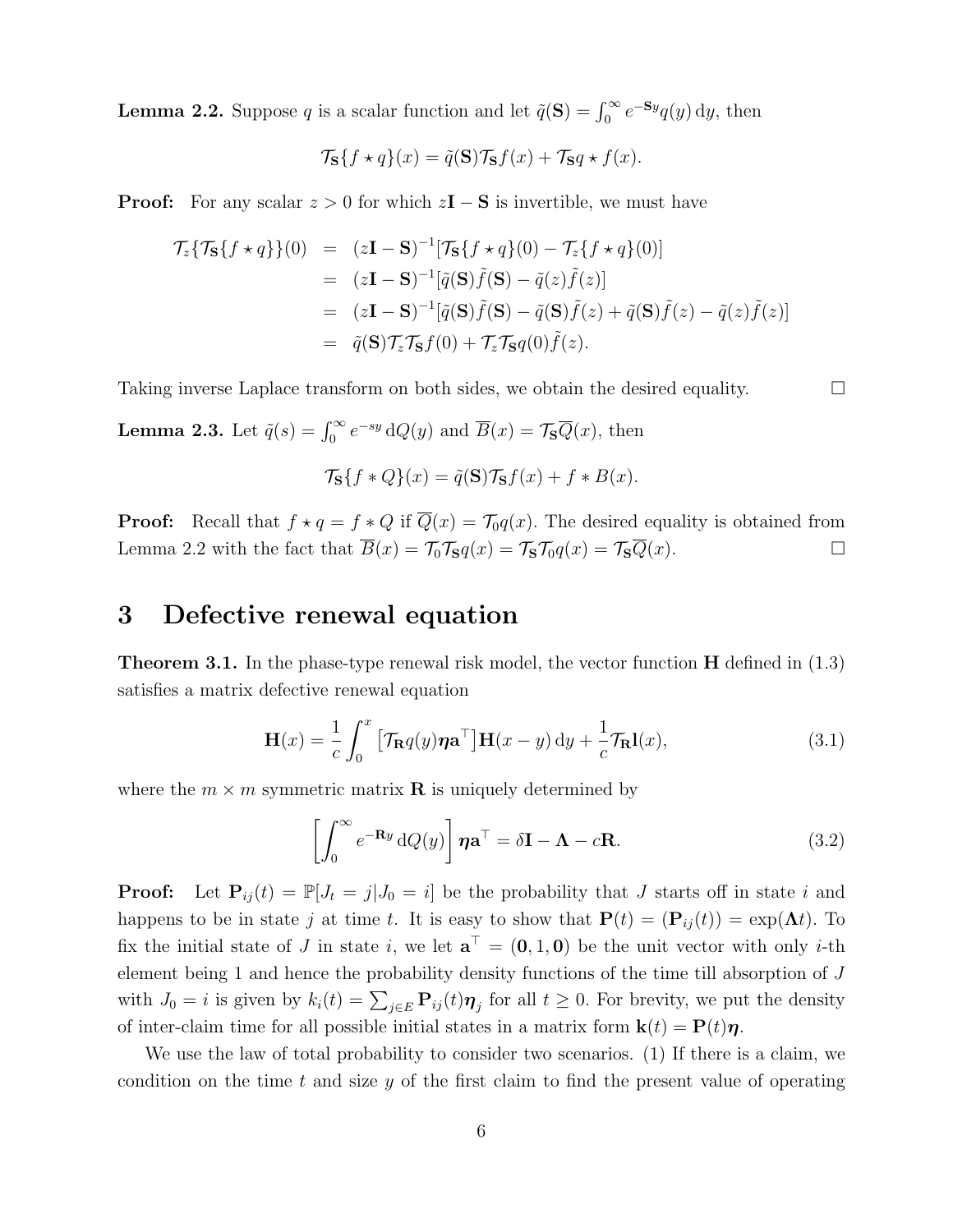costs to be paid in the future as the surplus restarts at  $x + ct - y$  and the Markov chain regenerates itself according to a. (2) If there is no claim, we still have to count the operating costs at all surplus levels. Then we arrive at the sum of two integrals

$$
\mathbf{H}(x) = \int_0^\infty e^{-\delta t} \left\{ \mathbf{k}(t) \int_0^{x+ct} \mathbf{a}^\top \mathbf{H}(x+ct-y) \, dQ(y) + \mathbf{P}(t) \mathbf{l}(x+ct) \right\} dt
$$
  
= 
$$
\int_0^\infty e^{(\mathbf{\Lambda} - \delta)t} \left\{ \int_0^{x+ct} \boldsymbol{\eta} \mathbf{a}^\top \mathbf{H}(x+ct-y) \, dQ(y) + \mathbf{l}(x+ct) \right\} dt.
$$
 (3.3)

Let  $S = (1/c)(\delta I - \Lambda)$ . Since  $\Lambda$  is non-singular subintensity matrix, all of its eigenvalues are negative and hence all eigenvalues of  $\delta I - \Lambda$  are positive. Therefore, the matrix S is positive definite.

Making a change of variables yields

$$
\mathbf{H}(x) = \frac{1}{c} \mathcal{T}_{\mathbf{S}} \{ \boldsymbol{\eta} \mathbf{a}^{\top} \mathbf{H} * Q + \mathbf{l} \}(x). \tag{3.4}
$$

Suppose there exists a matrix **R** for which  $\mathcal{T}_{\mathbf{R}}\mathbf{H}$  exists. Applying Lemma 2.1 and 2.3, we obtain

$$
\mathcal{T}_{\mathbf{S}}\{\boldsymbol{\eta}\mathbf{a}^{\top}\mathbf{H} * Q + \mathbf{l}\}(x) = \mathcal{T}_{\mathbf{R}}\{\boldsymbol{\eta}\mathbf{a}^{\top}\mathbf{H} * Q + \mathbf{l}\}(x) - \mathcal{T}_{\mathbf{R}}(\mathbf{S} - \mathbf{R})\mathcal{T}_{\mathbf{S}}\{\boldsymbol{\eta}\mathbf{a}^{\top}\mathbf{H} * Q + \mathbf{l}\}(x)
$$
  
=  $\tilde{q}(\mathbf{R})\mathcal{T}_{\mathbf{R}}\{\boldsymbol{\eta}\mathbf{a}^{\top}\mathbf{H}\}(x) + \mathcal{T}_{\mathbf{R}}q \star \boldsymbol{\eta}\mathbf{a}^{\top}\mathbf{H}(x) + \mathcal{T}_{\mathbf{R}}l(x) - \mathcal{T}_{\mathbf{R}}(\mathbf{S} - \mathbf{R})\mathcal{T}_{\mathbf{S}}\{\boldsymbol{\eta}\mathbf{a}^{\top}\mathbf{H} * Q + \mathbf{l}\}(x)$   
=  $\tilde{q}(\mathbf{R})\mathcal{T}_{\mathbf{R}}\{\boldsymbol{\eta}\mathbf{a}^{\top}\mathbf{H}\}(x) + \mathcal{T}_{\mathbf{R}}q \star \boldsymbol{\eta}\mathbf{a}^{\top}\mathbf{H}(x) + \mathcal{T}_{\mathbf{R}}l(x) - c\mathcal{T}_{\mathbf{R}}(\mathbf{S} - \mathbf{R})\mathbf{H}(x)$ 

with the last equality from  $(3.4)$ .

Note that if we further require that

$$
\tilde{q}(\mathbf{R})\boldsymbol{\eta}\mathbf{a}^{\top}\mathbf{H}(x) = c(\mathbf{S} - \mathbf{R})\mathbf{H}(x),
$$

which implies  $(3.2)$ , we then arrive at the defective renewal equation

$$
\mathbf{H}(x) = \frac{1}{c} \mathcal{T}_{\mathbf{R}} q \star \eta \mathbf{a}^{\top} \mathbf{H}(x) + \frac{1}{c} \mathcal{T}_{\mathbf{R}} \mathbf{l}(x),
$$

which is exactly  $(3.1)$ .

Furthermore, under the usual definition (1.4), we arrive at the defective renewal equation (1.5) which is a generalization of Li's renewal equation.

**Theorem 3.2.** In the phase-type renewal risk model, the function  $H$  defined in (1.4) satisfies the defective renewal equation

$$
H(x) = p \int_0^x H(x - y) \, dQ_\delta(y) + \frac{1}{c} \mathbf{a}^\top \mathcal{T}_{\mathbf{R}} \mathbf{l}(x), \tag{3.5}
$$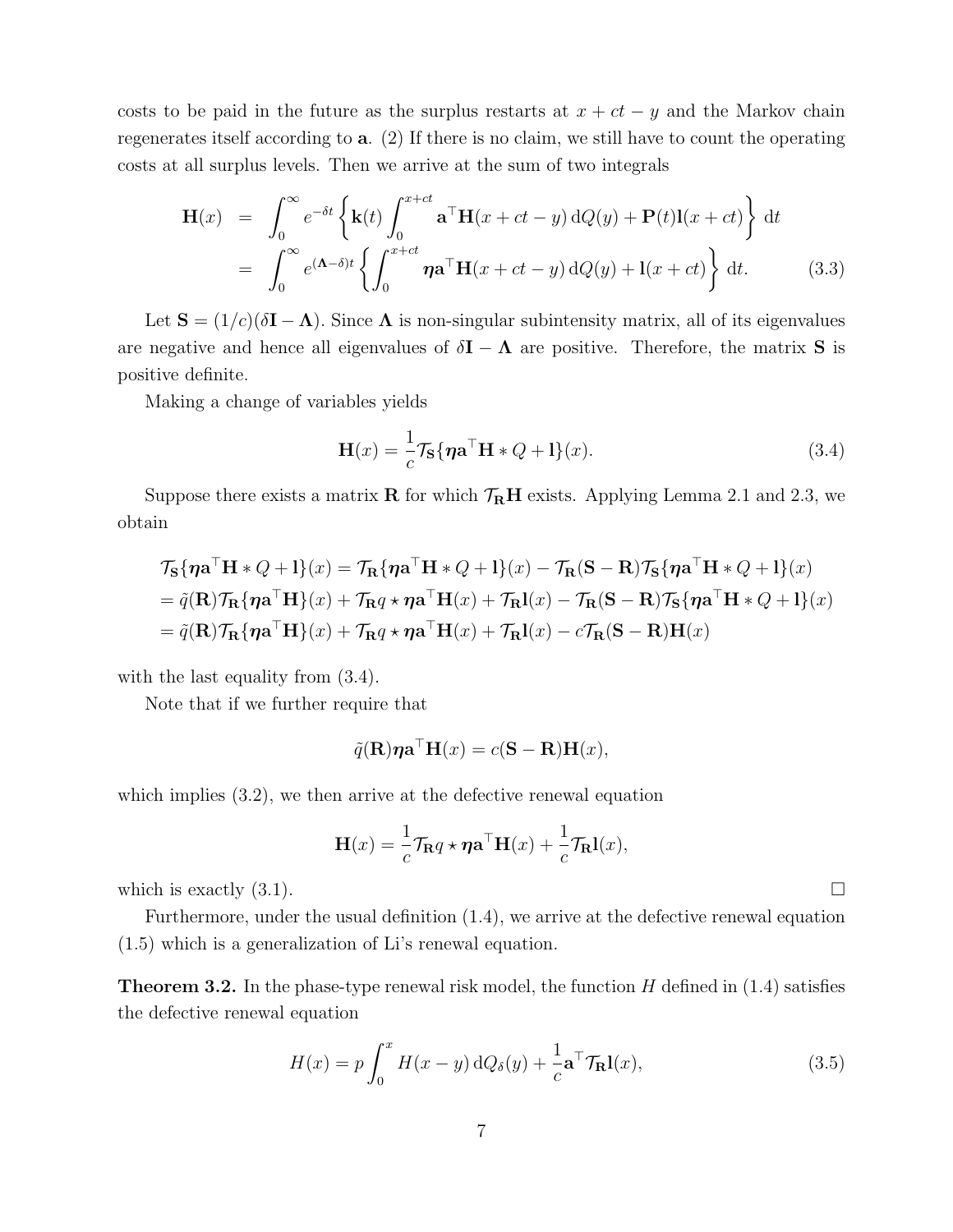where  $p = (1/c)\mathbf{a}^\top \mathcal{T}_\mathbf{R} \overline{Q}(0)\boldsymbol{\eta}$  and  $\overline{Q}_{\delta}(y) = 1/(cp)\mathbf{a}^\top \mathcal{T}_\mathbf{R} \overline{Q}(y)\boldsymbol{\eta}$ . Its explicit solution is given by the Riemann-Stieltjes integral

$$
H(x) = \frac{1}{c(1-p)} \int_0^x \mathbf{a}^\top \mathcal{T}_{\mathbf{R}} \mathbf{l}(x-y) \,dG_\delta(y),
$$

where the compound geometric distribution  $G_{\delta}$  is defined by

$$
G_{\delta}(x) = \sum_{k=0}^{\infty} (1-p) p^{k} Q_{\delta}^{*k}(x).
$$

**Proof:** Pre-multiplying both sides of (3.1) by  $\mathbf{a}^{\top}$  and letting  $H(x) = \mathbf{a}^{\top}H(x)$  gives (3.5). The solution follows immediately from the defective renewal equation (3.5) according to Theorem 2.1 of Lin and Willmot (1999).

## 4 Representation of the matrix R

The matrix **R** was first derived in Ren  $(2007)$  and Li  $(2008)$  through a different approach in the analysis of the Gerber-Shiu function. We shall now adopt their arguments to find an explicit representation of the matrix R.

Suppose the matrix **R** is diagonalizable, then we shall seek its eigenvectors  $\Phi_1, \cdots, \Phi_m$ such that  $\mathbf{\Phi}^{-1}\mathbf{R}\mathbf{\Phi} = \mathbf{\Delta} = \text{diag}(\rho_1, \cdots, \rho_m)$ , where  $\rho_1, \cdots, \rho_m$  are the eigenvalues of **R** and  $\mathbf{\Phi} = (\mathbf{\Phi}_1, \cdots, \mathbf{\Phi}_m)$ . Or equivalently, the matrix **R** can be represented as

$$
\mathbf{R} = \mathbf{\Phi} \Delta \mathbf{\Phi}^{-1}.
$$
 (4.1)

By the definition of matrix exponential, we can show that

$$
\mathbf{\Phi}^{-1}e^{\mathbf{R}y}\mathbf{\Phi}=e^{\mathbf{\Delta}y}=\mathrm{diag}(e^{\rho_1y},\cdots,e^{\rho_my}).
$$

Hence  $e^{\rho_1 y}, \dots, e^{\rho_m y}$  are eigenvalues of the matrix exponential  $e^{\mathbf{R}x}$  corresponding to the eigenvectors  $\boldsymbol{\Phi}_1, \cdots, \boldsymbol{\Phi}_m$  respectively.

Transposing all terms in (3.2) and pre-multiply both sides of the the equation by  $\Phi_i$  gives

$$
\mathbf{\Phi}_i \{ \mathbf{a} \boldsymbol{\eta}^\top \tilde{q}(\rho_i) + \boldsymbol{\Lambda} + (c\rho_i - \delta) \mathbf{I} \} = \mathbf{0}.
$$

Since  $\Phi_i$ 's are non-zero vectors, we must have

$$
\det{\{\mathbf{a}\boldsymbol{\eta}^\top\tilde{q}(\rho_i) + \boldsymbol{\Lambda} + (c\rho_i - \delta)\mathbf{I}\}} = 0.
$$
\n(4.2)

The vector  $\Phi_i$  can be obtained from the eigenvectors of the matrix  $\{\mathbf{a}\boldsymbol{\eta}^\top\tilde{q}(\rho_i)+\boldsymbol{\Lambda}+(c\rho_i-\delta)\mathbf{I}\}$ corresponding to eigenvalue 0.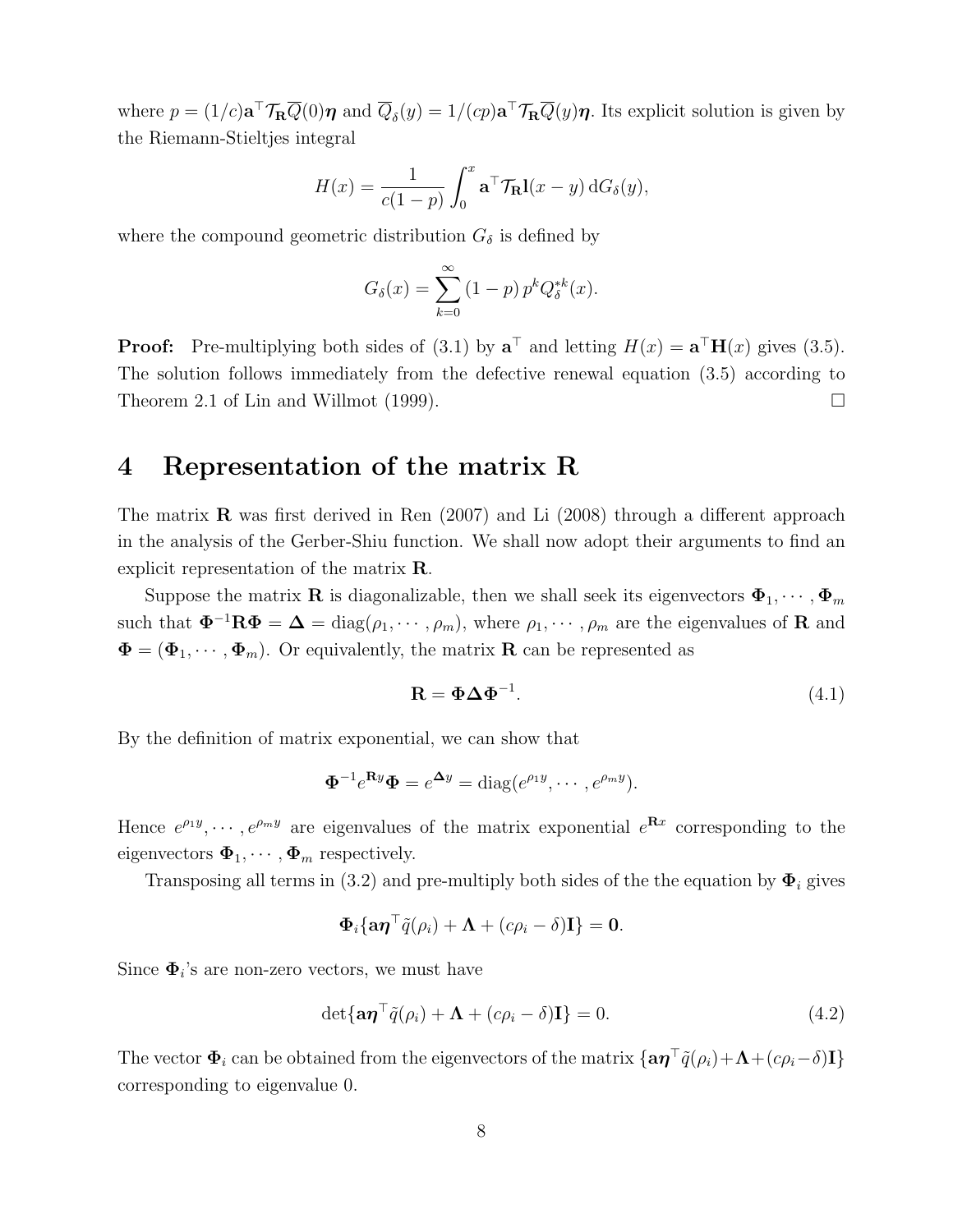Assuming that the matrix  $\mathbf{\Lambda} - (\delta - c\rho_i)\mathbf{I}$  is invertible, we obtain

$$
\det{\mathbf{a}\boldsymbol{\eta}^{\top}\tilde{q}(\rho_i) + \boldsymbol{\Lambda} + (c\rho_i - \delta)\mathbf{I}}
$$
\n
$$
= \det{\mathbf{\Lambda} - (\delta - c\rho_i)\mathbf{I}} \det{\mathbf{I} + [\boldsymbol{\Lambda} + (c\rho_i - \delta)\mathbf{I}]^{-1}\mathbf{a}\boldsymbol{\eta}^{\top}\tilde{q}(\rho_i)}
$$
\n
$$
= \det{\mathbf{\Lambda} - (\delta - c\rho_i)\mathbf{I}} \det{\mathbf{I} + \mathbf{a}^{\top}[\boldsymbol{\Lambda} + (c\rho_i - \delta)\mathbf{I}]^{-1}\boldsymbol{\eta}\tilde{q}(\rho_i)}
$$
\n
$$
= \det{\mathbf{\Lambda} - (\delta - c\rho_i)\mathbf{I}} \{1 - \tilde{k}(\delta - c\rho_i)\tilde{q}(\rho_i)\},
$$

where  $\tilde{k}$  is the Laplace transform of the phase-type distribution  $(a, \Lambda)$ . The last equality is obtained from the determinant identity  $\det\{\mathbf{I} + \mathbf{X}\mathbf{Y}\} = \det\{\mathbf{I} + \mathbf{Y}\mathbf{X}\}\.$  Hence the condition (4.2) leads to the generalized Lundberg fundamental equation  $\tilde{k}(\delta - c\rho_i)\tilde{q}(\rho_i) = 1$ .

In order for the matrix Dickson-Hipp operator  $\mathcal{T}_{\mathbf{R}}$  to exist for all bounded functions involved in the previous derivations, we require all  $\rho_i$ 's to have non-negative real parts. It is shown in Proposition 2.1 of Albrecher and Boxma (2005) that the generalized Lundberg equation has  $m$  roots with non-negative real parts, the number of which match exactly the required dimension of the matrix **R**. Hence we obtain both  $\Phi$  and  $\rho_i$ 's which enable us to represent  $\bf{R}$  in the explicit form  $(4.1)$ .

# 5 Applications

#### 5.1 Gerber-Shiu functions

It is shown in Lemma 4.1 of Feng (2009) that in the phase-type renewal risk model the Gerber-Shiu function, defined with the auxiliary state variable by

$$
m(x,i) = \mathbb{E}^{(x,i)}[e^{-\delta \tau_0} w(X_{\tau_0}, |X_{\tau_0-}|)I(\tau_0 < \infty)], \qquad x \ge 0,
$$

is a special case of the function H defined in  $(1.3)$  with  $d = 0$  and

$$
\mathbf{l}(x) = \boldsymbol{\eta} \int_x^{\infty} w(x, y - x) \, dQ(y). \tag{5.1}
$$

Therefore, the Gerber-Shiu function defined in the usual sense is given by

$$
m(x) = \mathbb{E}^x[e^{-\delta \tau_0} w(X_{\tau_0}, |X_{\tau_0-}|) I(\tau_0 < \infty)] = \sum_{j \in E} a_j m(x, j).
$$
 (5.2)

**Corollary 5.1.** In the phase-type renewal risk model, the function  $m$  defined in  $(5.2)$  satisfies the defective renewal equation

$$
m(x) = p \int_0^x m(x - y) dQ_\delta(y) + \frac{1}{c} \mathbf{a}^\top \mathcal{T}_{\mathbf{R}} \alpha(x) \boldsymbol{\eta}.
$$
 (5.3)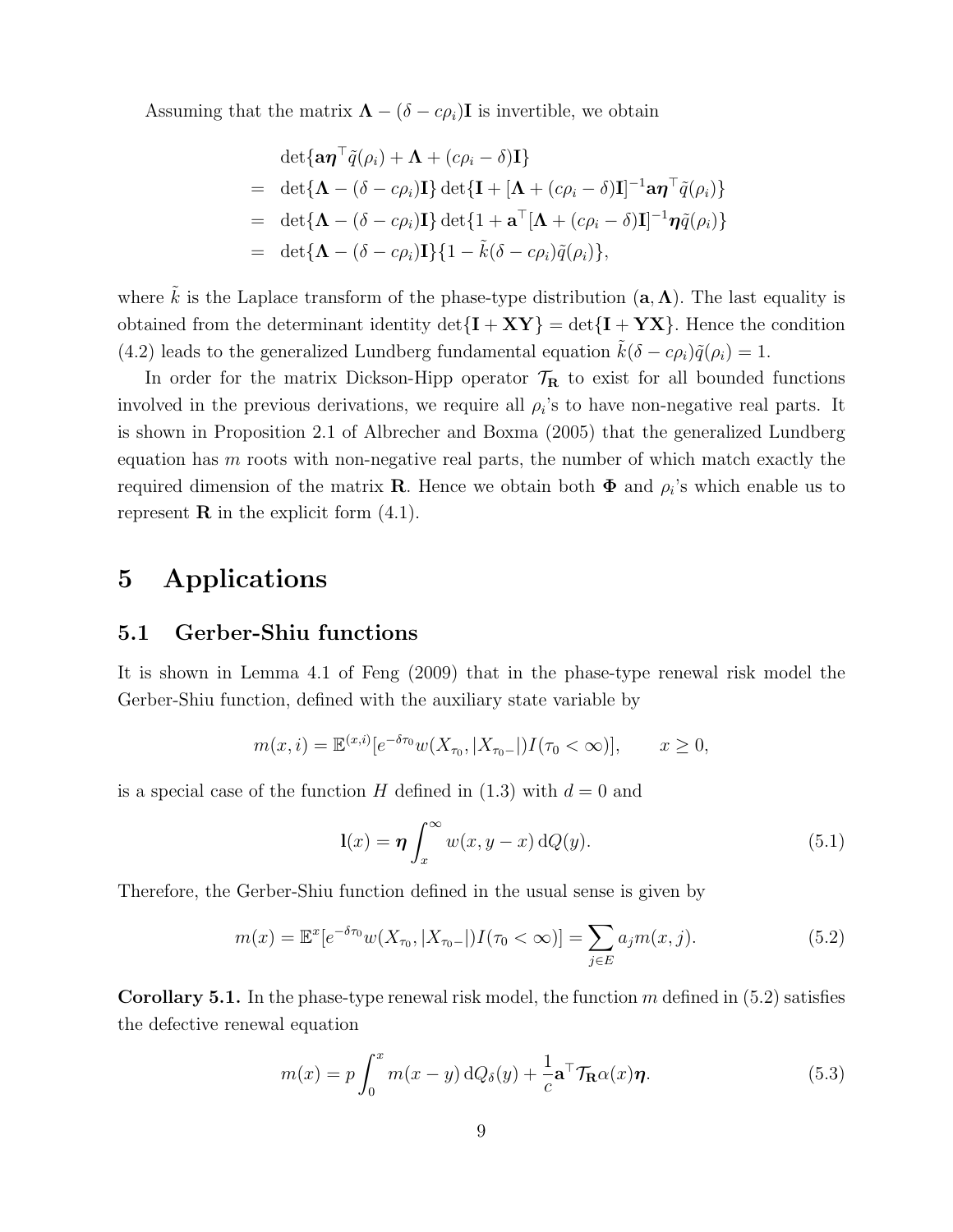Hence, it admits the explicit solution

$$
m(x) = \frac{1}{c(1-p)} \int_0^x \mathbf{a}^\top \mathcal{T}_{\mathbf{R}} \alpha(x-y) \boldsymbol{\eta} \, dG_\delta(y). \tag{5.4}
$$

**Proof:** We can obtain the results by inserting  $(5.1)$  into  $(3.5)$  in Theorem 3.2.

Example 5.1. Discounted distribution of first drop in surplus

Since the first drop in surplus below initial level can occur in a continuum of time which determines different discounted values, we consider the drop size distribution discounted to time zero from the time at which the drop occurs. Owing to space homogeneity, the size of first drop below initial surplus must have the same distribution as the size of deficit when the surplus starts at level zero. Therefore, we introduce the discounted density  $f$  as

$$
f(z) = \frac{\mathrm{d}}{\mathrm{d}z} \mathbb{E}^0[e^{-\delta \tau_0} I(|X_{\tau_0}| \leq z)].
$$

We now use a common technique in probability, see for example Section 3.6 of Karatzas and Shreve (1998), to treat  $I(z \ge 0) = \int_0^z \delta(y) dy$  where  $\delta$  is a Dirac delta function. Hence,

$$
f(z) = \mathbb{E}^0[e^{-\delta \tau_0} \delta(|X(\tau_0)| - z)],
$$

which is indeed a special case of the Gerber-Shiu function with the penalty function  $w(x, y) =$  $\delta(y-z)$  with the initial surplus  $X_0 = 0$ . Inserting the expression for w into (5.1) gives

$$
\mathbf{l}(x) = \boldsymbol{\eta} \int_x^{\infty} \delta[y - (x + z)] \,\mathrm{d}Q(y) = \boldsymbol{\eta}q(x + z).
$$

Letting  $x = 0$  and inserting the expression for l in  $(3.5)$ , we obtain

$$
f(z) = \frac{1}{c} \mathbf{a}^\top \mathcal{T}_{\mathbf{R}} q(z) \boldsymbol{\eta}.
$$

Since  $p = \int_0^\infty f(z) dz$ , the constant can indeed be interpreted as the discounted probability with which the first drop in surplus occurs. The function  $Q_{\delta}$  is in fact the discounted distribution of the size of first drop in surplus given that the drop does occur, i.e.  $Q_{\delta}(y) =$  $(1/p)\int_0^y f(z) dz$ . Therefore, the first term in renewal equations (3.5) and (5.3) can now be interpreted as a direct application of the law of total probability conditioning on the size of the first drop in surplus below its initial level.

Corollary 5.2. In the phase-type renewal risk model in which the claim sizes are phasetype distributed with characteristics  $(b, Q)$ , the distribution  $Q_{\delta}$  is also phase-type with characteristics  $(d, Q)$ , where

$$
p = \frac{1}{c} \left( \int_0^\infty \mathbf{a}^\top e^{-\mathbf{R}u} \boldsymbol{\eta} \mathbf{b}^\top e^{\mathbf{Q}u} \, \mathrm{d}u \right) \mathbf{1},\tag{5.5}
$$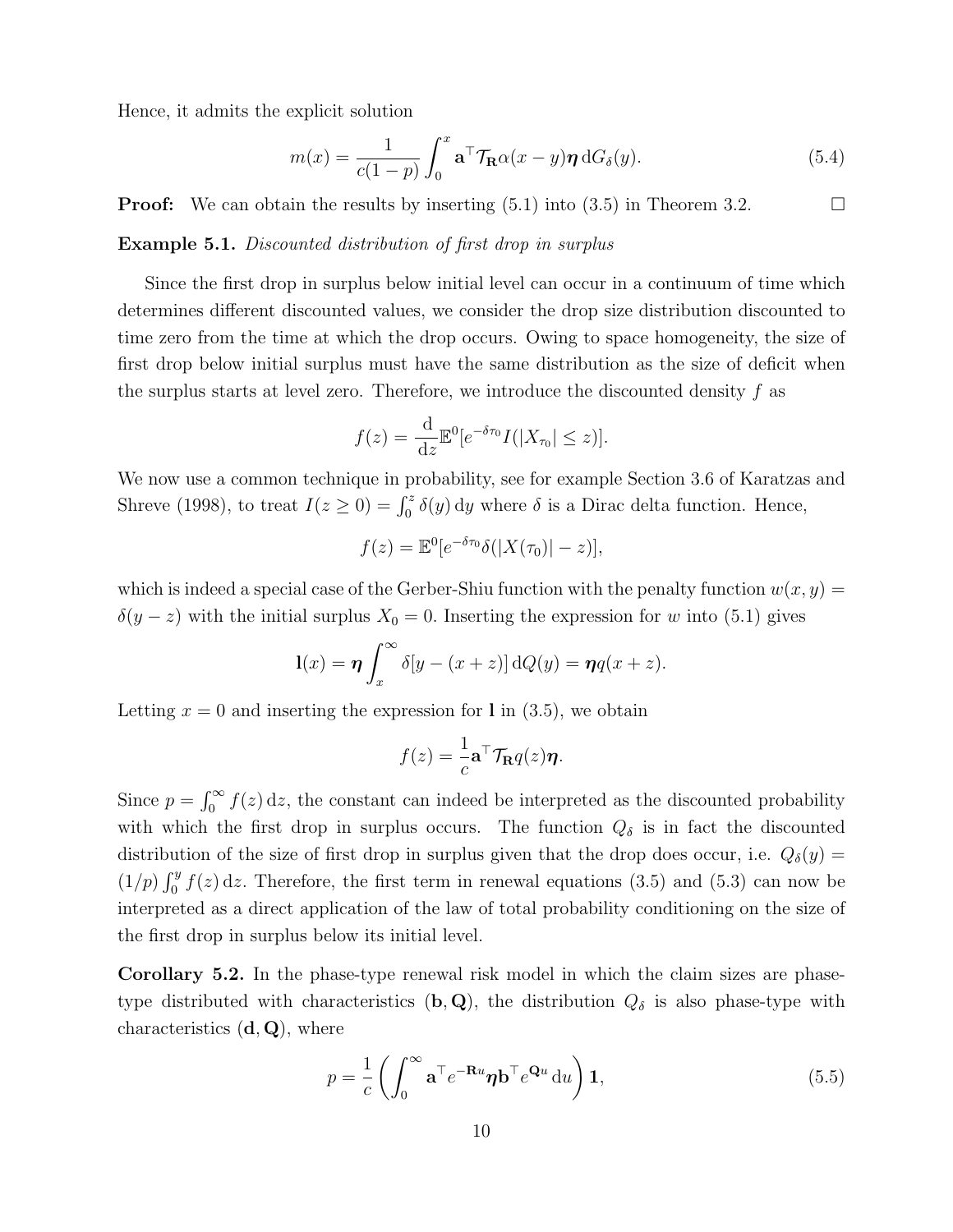and

$$
\mathbf{d}^{\top} = \frac{1}{cp} \int_0^{\infty} \mathbf{a}^{\top} e^{-\mathbf{R}u} \boldsymbol{\eta} \mathbf{b}^{\top} e^{\mathbf{Q}u} \, \mathrm{d}u.
$$

**Proof:** Let  $\mathbf{q} = -\mathbf{Q} \mathbf{1}$ . Since the claim size distribution  $Q(y) = 1 - \mathbf{b}^\top e^{\mathbf{Q}y} \mathbf{1}$ , the Laplace transform of  $Q_{\delta}(y)$  is given by

$$
\int_0^\infty e^{-sy} dQ_\delta(y) = \frac{1}{cp} \int_0^\infty e^{-sy} \mathbf{a}^\top \mathcal{T}_{\mathbf{R}} q(y) \boldsymbol{\eta} dy
$$
  
\n
$$
= \frac{1}{cp} \int_0^\infty e^{-sy} \mathbf{a}^\top \left( \int_0^\infty e^{-\mathbf{R}u} \mathbf{b}^\top e^{\mathbf{Q}(u+y)} \mathbf{q} du \right) \boldsymbol{\eta} dy
$$
  
\n
$$
= \frac{1}{cp} \int_0^\infty \mathbf{a}^\top e^{-\mathbf{R}u} \boldsymbol{\eta} \mathbf{b}^\top e^{\mathbf{Q}u} \int_0^\infty e^{-sy} e^{\mathbf{Q}y} dy \mathbf{q} du
$$
  
\n
$$
= \frac{1}{cp} \left( \int_0^\infty \mathbf{a}^\top e^{-\mathbf{R}u} \boldsymbol{\eta} \mathbf{b}^\top e^{\mathbf{Q}u} du \right) (s\mathbf{I} - \mathbf{Q})^{-1} \mathbf{q}.
$$

We obtain the expression  $(5.5)$  immediately from the fact that the Laplace transform at zero equals one. We also recognize by the one-to-one correspondence of distributions and their Laplace transforms that  $Q_{\delta}(y)$  is also phase-type distributed with characteristics  $(\mathbf{d}, \mathbf{Q})$ .  $\Box$ 

#### Example 5.2. Laplace transform of the time of ruin

We may further establish a connection between the compound geometric distribution  $G_{\delta}$ and the Laplace transform of the time of ruin defined by  $\psi_{\delta}(x) = \mathbb{E}^{x} [e^{-\delta \tau_0} I(\tau_0 < \infty)], x \ge 0.$ 

Since the function  $\psi_{\delta}$  is a special case of the function m by choosing  $w(x, y) = 1$  for all x, y and hence  $\alpha(x) = Q(x)$ . Inserting the expression for  $\alpha$  into (5.4) gives the solution

$$
\psi_{\delta}(x) = \frac{p}{1-p} \int_{0}^{x} \overline{Q}_{\delta}(x-y) dG_{\delta}(y) \n= \frac{p}{1-p} \left[ G_{\delta}(x) - \sum_{k=0}^{\infty} (1-p) p^{k} Q_{\delta}^{\star(k+1)}(x) \right] \n= \frac{p}{1-p} \left\{ G_{\delta}(x) - \frac{1}{p} \left[ G_{\delta}(x) - (1-p) \right] \right\} = 1 - G_{\delta}(x).
$$

Corollary 5.3. In the phase-type renewal risk model in which the claim sizes are phasetype distributed with characteristics (b, Q), the compound geometric distribution  $G_{\delta}$  is also phase-type distributed with  $(p\mathbf{d}, \mathbf{Q} + p\mathbf{q}\mathbf{d}^{\top})$ .

**Proof:** Since  $G_{\delta}$  is a compound geometric distribution with characteristics  $(p, Q_{\delta})$ , it follows immediately from Corollary 5.2 and Lemma 8.3.2 of Rolski *et al.* (1999) that  $G_{\delta}(y)$  is also phase-type distributed with characteristics  $(p\mathbf{d}, \mathbf{Q} + p\mathbf{q}\mathbf{d}^{\top})$ .

Therefore, in this particular case, the Laplace transform of the time of ruin is given by

$$
\psi_{\delta}(x) = p\mathbf{d}^{\top} e^{(\mathbf{Q} + p\mathbf{q}^{\top}\mathbf{d})x} \mathbf{1}, \qquad x \ge 0,
$$

which generalizes formula  $(8.3.4)$  of Rolski *et al.* (1999).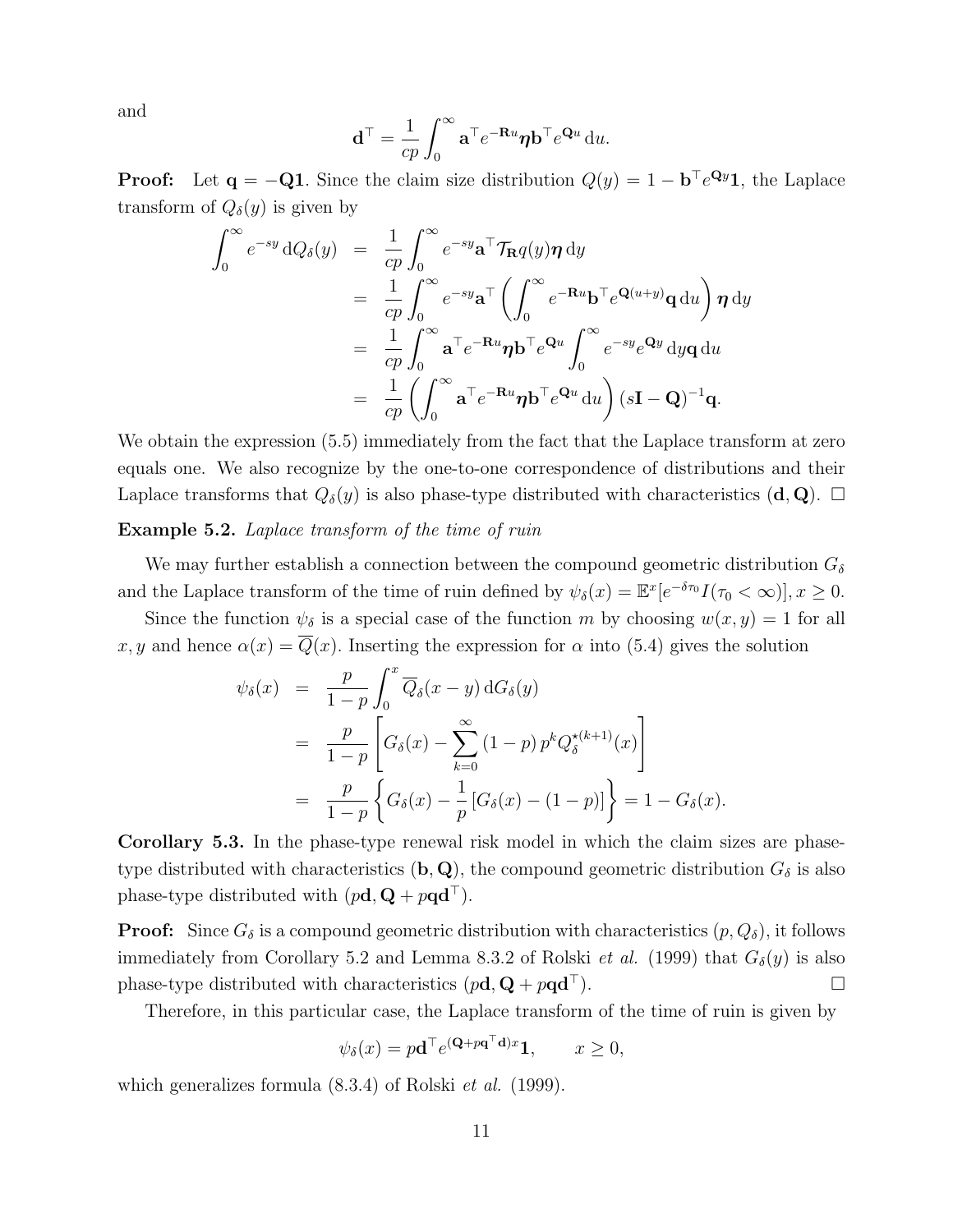Example 5.3. Expected present value of penalty at ruin depending on deficit only

The expected present value of penalty at ruin depending on deficit only is given by

$$
P(x) = \mathbb{E}^x[e^{-\delta \tau_0}g(|X_{\tau_0}|)], \qquad x \ge 0.
$$

Hence it is also a special case of the function H with  $\mathbf{l}(x) = \eta \int_x^{\infty} g(y - x) dQ(y)$ .

Corollary 5.4. In the phase-type renewal risk model in which the claim sizes are phase-type distributed with characteristics  $(b, Q)$ , the solution to P is given by

$$
P(x) = \frac{1}{c} \left( \mathbf{t}^{\top}, \mathbf{0}^{\top} \right) \exp \left\{ \begin{pmatrix} \mathbf{Q} & p\mathbf{q}\mathbf{d}^{\top} \\ \mathbf{0} & \mathbf{Q} + p\mathbf{q}\mathbf{d}^{\top} \end{pmatrix} x \right\} \begin{pmatrix} \mathbf{q} \\ \mathbf{q} \end{pmatrix},
$$

where

$$
\mathbf{t}^{\top} = \int_0^{\infty} \mathbf{a}^{\top} e^{-\mathbf{R}u} \boldsymbol{\eta} \mathbf{b}^{\top} \left( \int_0^{\infty} g(z) e^{\mathbf{Q}z} dz \right) e^{\mathbf{Q}u} du.
$$

Proof: Since

$$
l(x) = \eta \int_x^{\infty} g(y - x) b^{\top} e^{\mathbf{Q}y} \mathbf{q} \, \mathrm{d}y = \eta b^{\top} \left( \int_0^{\infty} g(z) e^{\mathbf{Q}z} \, \mathrm{d}z \right) e^{\mathbf{Q}x} \mathbf{q},
$$

then the Laplace transform of  $\mathbf{a}^{\top} \mathcal{T}_{\mathbf{R}} \mathbf{l}$  is given by

$$
\int_0^{\infty} e^{-sy} \mathbf{a}^\top \mathcal{T}_{\mathbf{R}} \mathbf{l}(y) dy = \int_0^{\infty} e^{-sy} \mathbf{a}^\top \int_0^{\infty} e^{-\mathbf{R}u} \mathbf{\eta} \mathbf{b}^\top \left( \int_0^{\infty} g(z) e^{\mathbf{Q}z} dz \right) e^{\mathbf{Q}(u+y)} \mathbf{q} du dy
$$
  
\n
$$
= \int_0^{\infty} \mathbf{a}^\top e^{-\mathbf{R}u} \mathbf{\eta} \mathbf{b}^\top \left( \int_0^{\infty} g(z) e^{\mathbf{Q}z} dz \right) e^{\mathbf{Q}u} \int_0^{\infty} e^{-sy} e^{\mathbf{Q}y} \mathbf{q} dy du
$$
  
\n
$$
= \mathbf{t}^\top (s\mathbf{I} - \mathbf{Q})^{-1} \mathbf{q}.
$$

According to Theorem 3.2, the solution to P is a convolution of  $\mathbf{a}^\top \mathcal{T}_{\mathbf{R}}$ l and  $G_{\delta}/(1$ p). Hence P is given by  $\|\mathbf{t}\|/(1 - p)$  times the convolution of the proper distributions  $PH(t/\|t\|, Q)$  and  $PH(pd, Q + pqd^{\top})$ . The desired solution is obtained from Theorem 8.2.6 of Rolski *et al.* (1999) together with the fact that  $-(\mathbf{Q} + p\mathbf{q}\mathbf{d}^{\top})\mathbf{1} = (1 - p)\mathbf{q}$ .

## 5.2 Expected present value of total claim costs up to ruin

Suppose that we measure the actual cost of each claim by a function  $\varpi[(x, i), (y, j)]$ , which depends on both the surplus level and state variable immediately prior to the claim payment,  $(x, i)$ , and the surplus level and state variable after the claim payment,  $(y, j)$ . Then the expected present value of claim costs up to ruin with an auxiliary state variable is given by

$$
C(x,i) = \mathbb{E}^{(x,i)} \left[ \sum_{k=1}^{N} e^{-\delta T_k} \varpi[(X_{T_k-}, J_{T_k-}), (X_{T_k}, J_{T_k})] \right], \qquad x \ge 0,
$$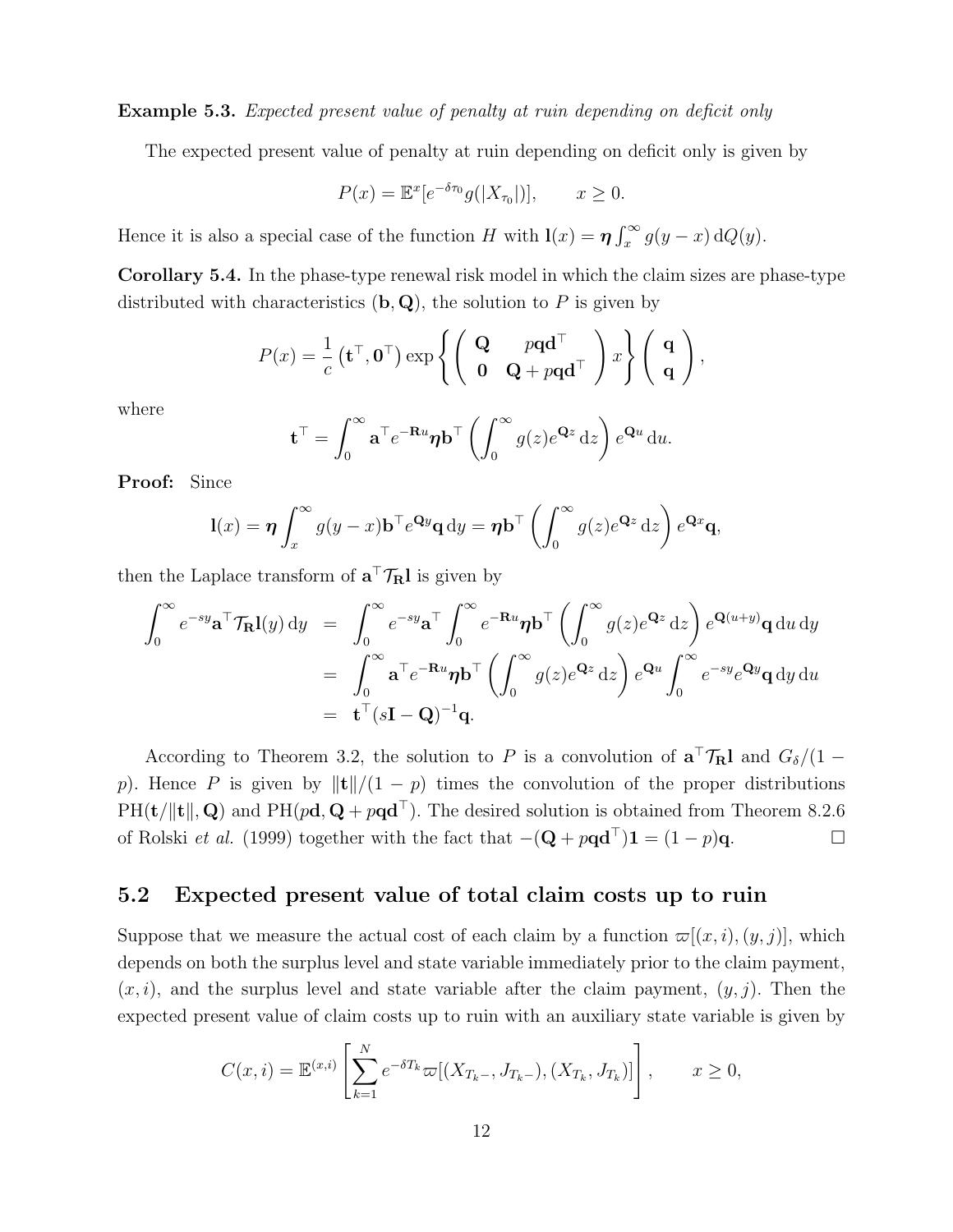where  $N = \max\{k : T_k \leq \tau_0\}.$ 

It is shown in Feng  $(2009)$  that the function C can be retrieved from the function H by letting  $d = 0$  and choosing

$$
l(x,i) = \sum_{j \in E} \eta_i a_j \int_0^\infty \varpi[(x,i),(x-y,j)] dQ(y),
$$

It is also known that the function  $m(x, i)$  is a special case of the function  $C(x, i)$ . We shall now investigate an example of interest to the analysis of aggregate claim models.

Example 5.4. Expected present value of aggregate claims

The expected present value of the aggregate claims up to ruin given by

$$
K(x) = \mathbb{E}^x \left\{ \sum_{k=1}^N e^{-\delta T_k} Y_k \right\} = \mathbb{E}^x \left\{ \sum_{k=1}^N e^{-\delta T_k} (X_{T_k} - X_{T_k}) \right\}, \qquad x \ge 0,
$$
 (5.6)

is a special case of C with  $\varpi[(x, i), (y, j)] = x - y$  for all  $i, j \in E$  and hence is a special case of  $H$  by taking the cost function

$$
1 = \eta \mathbf{a}^\top \int_0^\infty y \mathbf{1} \, dQ(y) = \mu \eta,\tag{5.7}
$$

where  $\mu$  is the mean of claim sizes.

**Corollary 5.5.** In the phase-type renewal risk model, the solution to K defined in  $(5.6)$  is given by

$$
K(x) = \frac{\mu}{c(1-p)} \mathbf{a}^\top \mathbf{R}^{-1} \boldsymbol{\eta} G_\delta(x), \qquad x \ge 0.
$$

**Proof:** Applying Theorem 3.2 with I given in  $(5.7)$  yields the result immediately.  $\square$ Note that the result generalizes formula  $(6.2)$  of Cai *et al.* (2009).

## 5.3 Insurer's accumulated utilities up to default

The notion of utility has long been introduced to determine insurance premium in the literature of risk theory, see for example, Kaas et al. (1994), Gerber and Pafumi (1996), etc. In recent years, there has been growing interest in applying the concept of utility as a measure or criterion in the decision making of ruin-related stochastic control problems. For detailed accounts, readers may refer to Browne (1995) and Young (2004), etc.

Assume that an insurer's perceived value of its surplus is not necessarily measured by absolute counts of money but rather better described by a utility function. Then we are interested in an indicator of the overall perceived value of the insurance business - the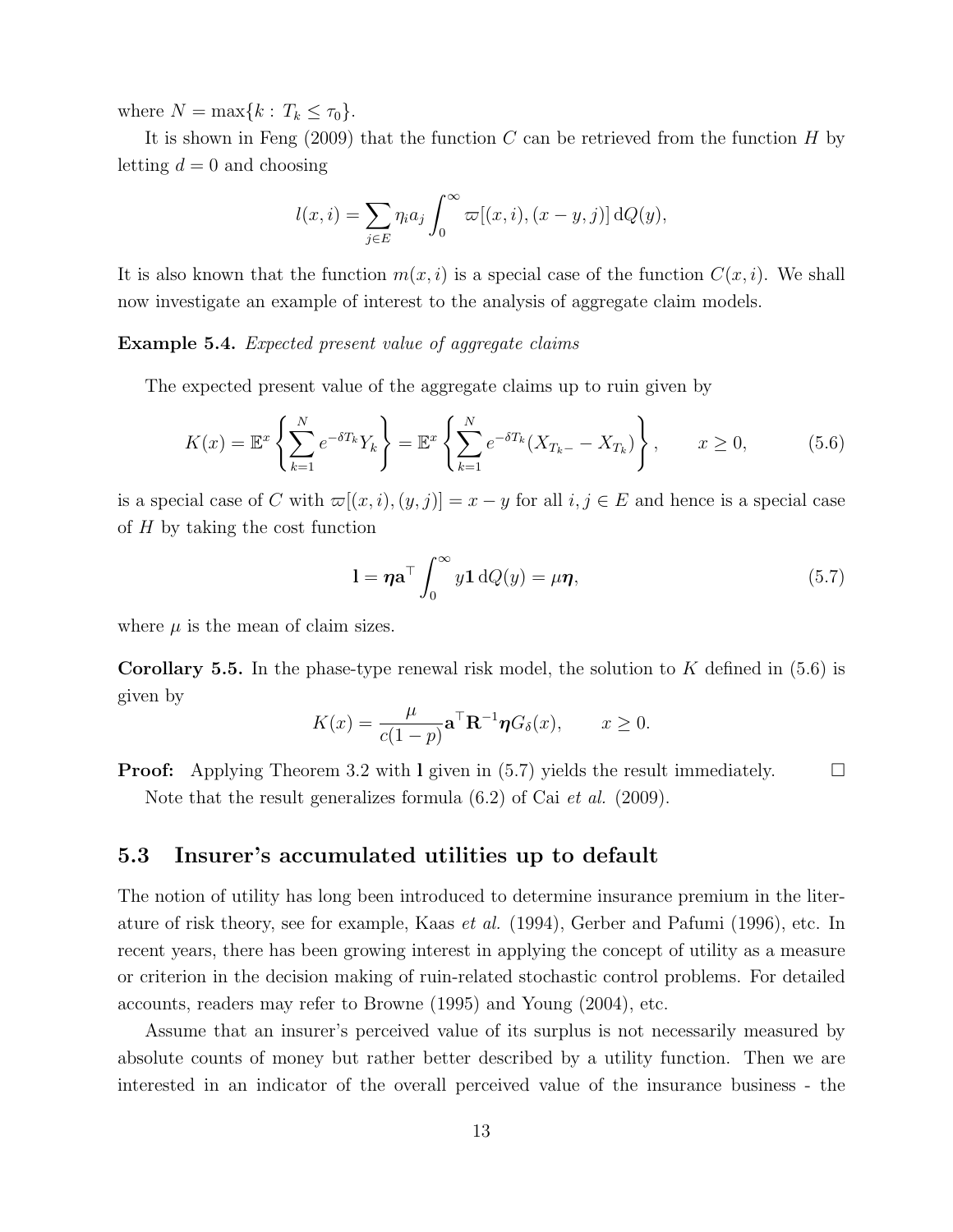accumulated utilities of surplus at all times up to the time of ruin. Such a quantity can be given by the expected present value of utilities up to the default of business

$$
U(x) = \mathbb{E}^x \left[ \int_0^{\tau_d} u(X_t) dt \right], \qquad x \ge 0,
$$

where  $u$  is the utility function of the insurer in question.

#### Example 5.5. Accumulated exponential utilities up to ruin

As an illustration, we shall use the exponential utility function  $u(x) = -e^{-ax}/a$  with  $a > 0$ , which is often a favorite in economics and actuarial science due to its mathematical tractability. Even though this example specifically deals with the exponential utility, the method is general to apply for other choices of utility functions as long as the existence of the matrix Dickson-Hipp operator is properly addressed.

It suffices for us in this example to search a solution to the function given by

$$
W(x) = \mathbb{E}^x \left[ \int_0^{\tau_0} e^{-aX_t} dt \right] = \sum_{i \in E} a_i W(x, i).
$$

The function W is obviously a special case of the function H with the cost function  $\mathbf{I}(x) =$  $e^{-ax}$ 1. Therefore,  $\mathbf{a}^\top \mathcal{T}_{\mathbf{R}}l(x) = \mathbf{a}^\top (\mathbf{R} + aI)^{-1}e^{-ax}$ 1. The general solution to W is given by

$$
W(x) = \frac{1}{c(1-p)} \mathbf{a}^\top (\mathbf{R} + a\mathbf{I})^{-1} \mathbf{1} \int_0^x e^{-a(x-y)} dG_\delta(y).
$$

Corollary 5.6. In the phase-type renewal risk model in which claim sizes are phase-type distributed with characteristics  $(b, Q)$ , the solution to W is given by

$$
W(x) = \frac{1}{ac} \mathbf{a}^\top (\mathbf{R} + a\mathbf{I})^{-1} (1, \mathbf{0}^\top) \exp \left\{ \begin{pmatrix} -a & ap\mathbf{d}^\top \\ \mathbf{0} & \mathbf{Q} + p\mathbf{q}\mathbf{d}^\top \end{pmatrix} x \right\} \begin{pmatrix} a \\ \mathbf{q} \end{pmatrix}.
$$

**Proof:** We may treat the exponential utility function  $e^{-ax}$  as a multiple of an exponential density function and hence the solution to W becomes a multiple of the convolution of an exponential distribution and  $Q_{\delta}$ .

## Acknowledgement

The author would like to thank Professor Hansjoerg Albrecher, Professor Hans Volkmer and the anonymous referee for their very helpful comments and suggestions that improved the presentation of this paper.

## References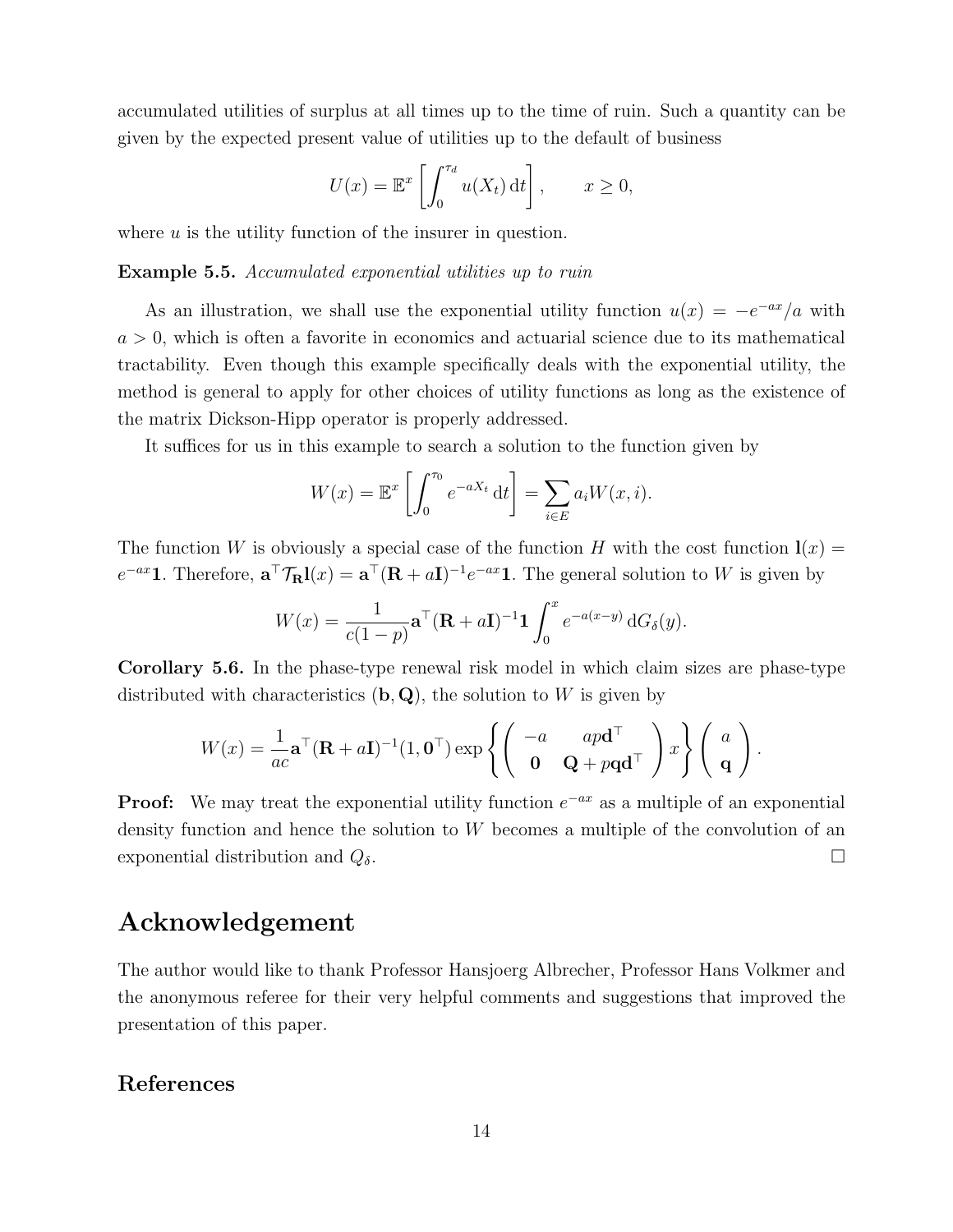- 1. Albrecher, H., Constantinescu, C., Pirsic, G., Regensburger, G., Rosenkranz, M. (2009). An algebraic operator approach to the analysis of Gerber-Shiu functions. Insurance: Mathematics and Economics, to appear
- 2. Albrecher, H., Boxma, O.J. (2005). On the discounted penalty function in a Markovdependent risk model. Insurance: Mathematics and Economics 37, 650–672.
- 3. Asmussen, S., 2000. Ruin Probabilities. World Scientific Publishing, Singapore.
- 4. Browne, S., 1995. Optimal investment policies for a firm with a random risk process: exponential utility and minimizing the probability of ruin. Mathematics of Operations Research 20(4), 937–958.
- 5. Cai, J., Feng, R., Willmot, G.E., 2009. On the expectation of total discounted operating costs up to default and its applications. Advances in Applied Probability, 41(2), 495–522..
- 6. Dickson, D.C.M., Hipp, C., 2001. On the time to ruin for Erlang(2) risk processes. Insurance: Mathematics and Economics 29(3), 333–344.
- 7. Feng, R., 2009. On the total operating costs up to default in a renewal risk model. Insurance: Mathematics and Economics, to appear.
- 8. Gerber, H.U., Pafumi, G., 1996. Utility functions: from risk theory to finance. North American Actuarial Journal 2(3), 74–90.
- 9. Gerber, H.U., Shiu, E.S.W., 1998. On the time value of ruin. North American Actuarial Journal  $2(1)$ ,  $48-78$ .
- 10. Gerber, H.U., Shiu, E.S.W., 2005. The time value of ruin in a Sparre Andersen model. North American Actuarial Journal 9(2), 49–84.
- 11. Jacobsen, M., 2003. Martingales and the distribution of the time to ruin. Stochastic Processes and Their Applications 107, 29–51.
- 12. Kaas, R., van Heerwaarden, A.E., Goovaerts, M.J., 1994. Ordering of Actuarial Risks. Caire Education Series 1, Brussels.
- 13. Karatzas, I., Shreve, S.E., 1998. Brownian Motion and Stochastic Calculus. Springer.
- 14. Li, S., Garrido, J., 2004a. On ruin for the  $Erlang(n)$  risk process. Insurance: Mathematics and Economics 34, 391–408.